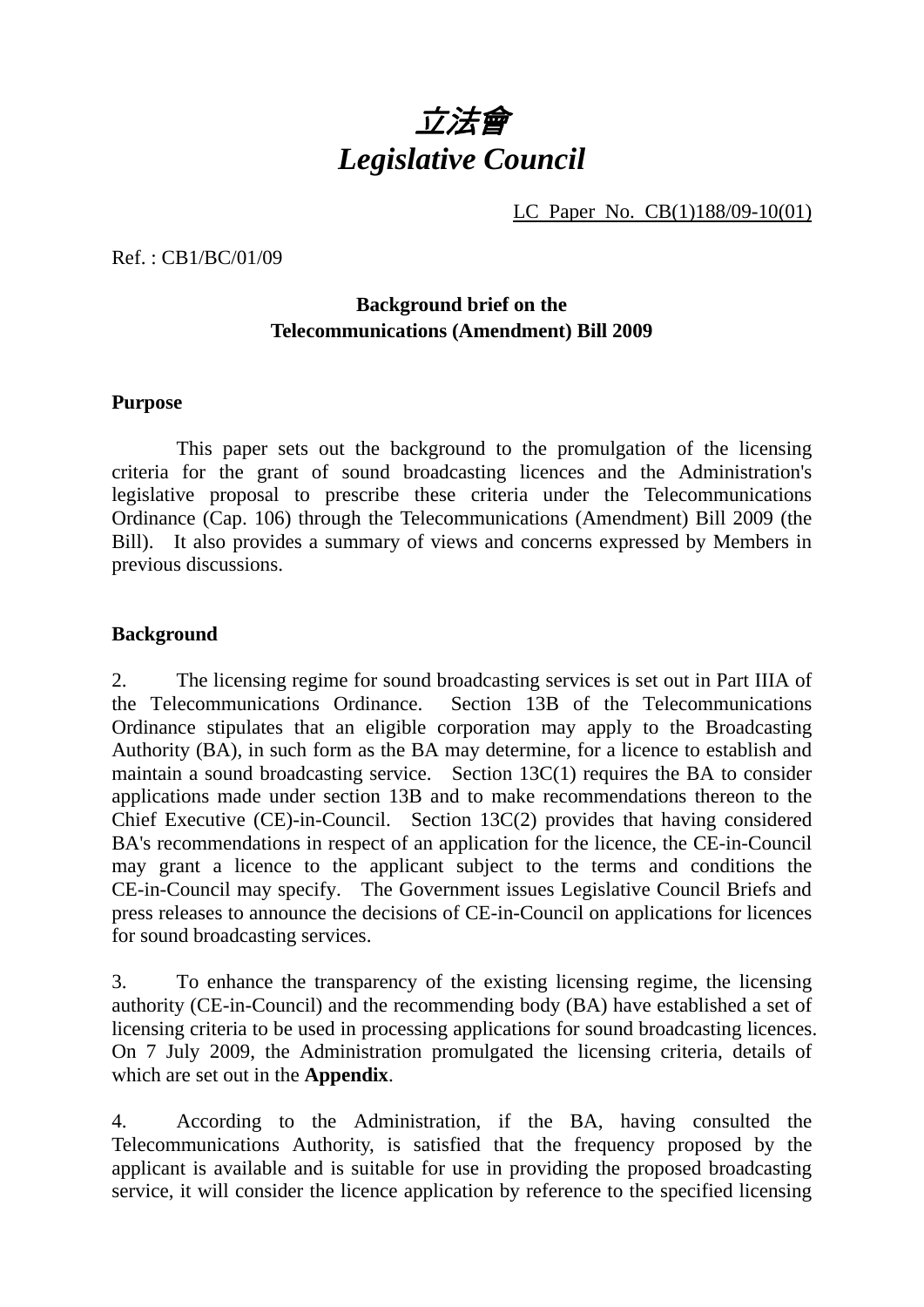criteria. The BA will submit its recommendations on the sound broadcasting licence application to the CE-in-Council pursuant to section 13C of the Telecommunications Ordinance. The CE-in-Council, as the licensing authority, will apply the same set of licensing criteria in considering the sound broadcasting licence application.

#### **The Bill**

5. The Bill seeks to amend the Telecommunications Ordinance to prescribe the licensing criteria for the grant of sound broadcasting licences, and to empower the BA to issue guidelines indicating how it proposes to perform its function of making recommendations on sound broadcasting licence applications to the CE-in-Council. The main provisions of the Bill are set out below:

- (a) Clause 2 amends section 13B of the Telecommunications Ordinance to provide that an application for a sound broadcasting licence will be entertained only if the BA is satisfied that the frequency proposed by the applicant is available at the date of the application and is suitable for use for the provision of the proposed broadcasting service;
- (b) Clause 3 amends section 13C of the Telecommunications Ordinance to set out the matters to which the CE-in-Council must have regard in exercising the discretion whether to grant sound broadcasting licences. The CE-in-Council may by order supplement those criteria; and
- (c) Clause 4 adds a new section 13CA to the Telecommunications Ordinance to empower the BA to issue guidelines indicating how it proposes to perform the function of determining the availability of suitable frequency proposed to be used for the sound broadcasting service pursuant to section 13C and making recommendations on applications for sound broadcasting licences to the CE-in-Council.

#### **Discussion by the Panel on Information Technology and Broadcasting**

6. At the meeting of the Panel on Information Technology and Broadcasting (the Panel) on 19 February 2008, the Administration briefed members on the prevailing policies relating to the regulation of radio broadcasting and the use of radiocommunications apparatus for the purpose of radio broadcasting. Some Panel members expressed concern that the criteria and requirements for licensing were not clearly prescribed in the Telecommunications Ordinance and that there was no provision for appeal against the decision of the CE-in-Council who had unchecked power to approve or reject applications for a TV or sound broadcasting licence. These members considered that the outdated Telecommunications Ordinance and the licensing regime were no longer effective in regulating the telecommunications industry and should be revamped in line with public expectation of the prompt opening up of airwaves for use by the community. They called for an early review of the Telecommunications Ordinance to enhance the fairness and transparency of the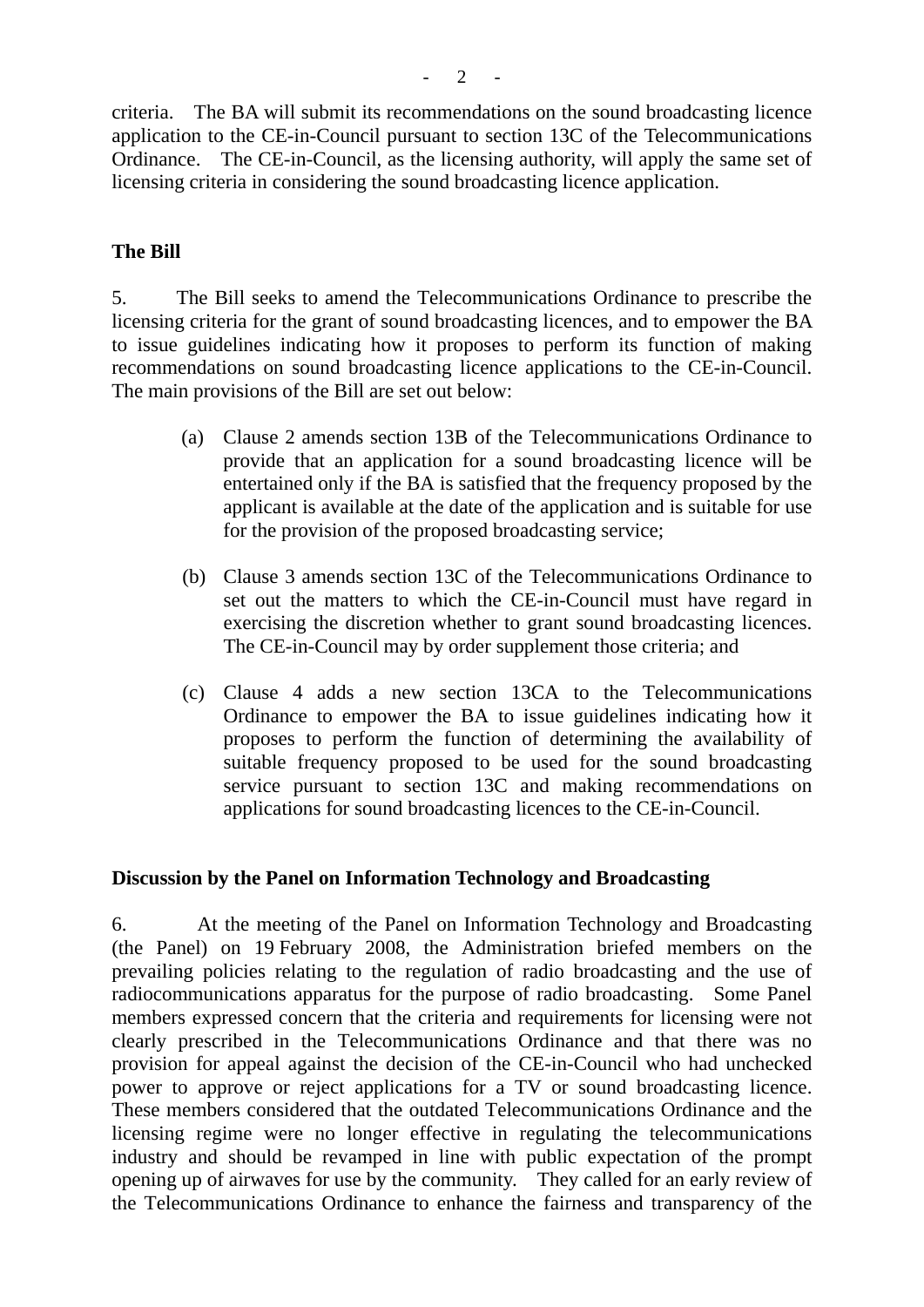licence processing procedures.

7. At the Panel meeting held on 5 October 2009, the Administration briefed members on the promulgation of the licensing criteria for the grant of sound broadcasting licences and the proposed legislative amendments to prescribe these criteria under the Telecommunications Ordinance through the Bill. The Panel supported in principle the Administration's legislative proposal. Some Panel members expressed that despite its claim to be a pluralistic and culturally vibrant society, Hong Kong lagged behind many other advanced jurisdictions and developing economies in the opening up of airwaves for community and public access broadcasting. They opined that the Government should be more open-minded to community participation in broadcasting, providing more platforms and channels for different community organizations, social groups, religious bodies, minority groups and non-governmental organizations to express diverse views so that the public could have more programming choices. They also opined that the Administration should lift the restrictions on the grant of licence to enable public access to airwaves as digitization would release additional frequency spectrum.

8. Some Panel members expressed grave concern that the proposed licensing criteria on financial soundness and commitment to investment for the grant of sound broadcasting licences would preclude set-ups that had less financial means from being granted a licence to operate community radio service. They considered that such criteria were against the world trend whereby community channels in a number of overseas economies had received government subsidy. They were of the view that as digitization would free up additional frequency spectrum, the financial threshold should be lowered so that not only resourceful conglomerates, but also smaller community groups that were less financially capable could also have the opportunity to operate their own channels and participate in community broadcasting.

9. Some Panel members pointed out that the criteria for the grant of sound broadcasting licences regarding variety, quantity and quality of programmes, and the benefits to the local broadcasting industry, the audience and the community as a whole, if also made applicable to newspaper and magazine publications, would have a negative impact on freedom of press and greatly impede the free flow of information. They were of the view that these criteria should be scrapped.

### **Recent Development**

10. At the House Committee meeting on 23 October 2009, a Bills Committee was formed to scrutinize the Bill.

### **Relevant papers**

Paper provided by the Administration for the Information Technology and Broadcasting Panel meeting on 19 February 2008 http://www.legco.gov.hk/yr07-08/english/panels/itb/papers/itb0219cb1-805-1-e.pdf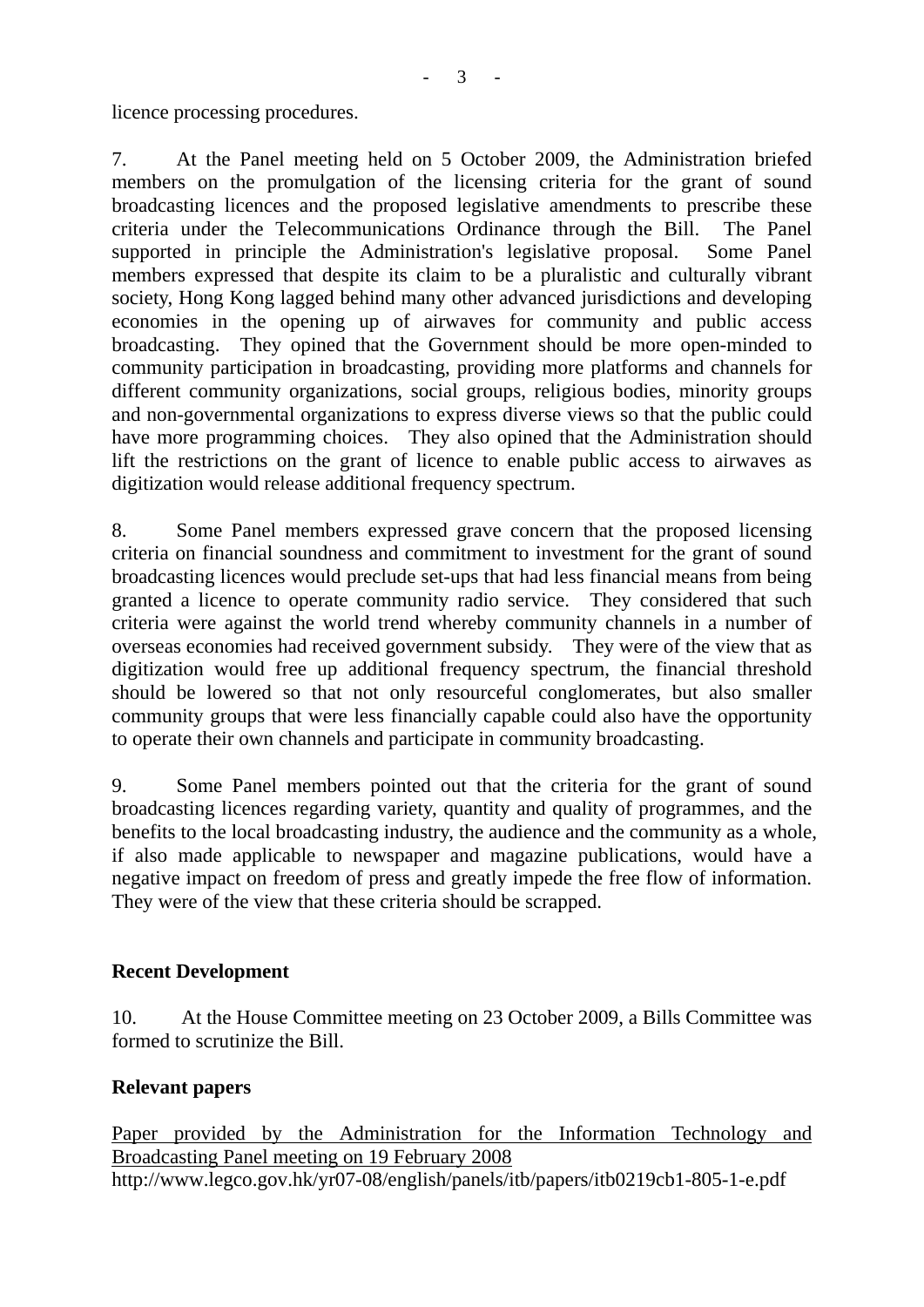Paper provided by the Administration for the Information Technology and Broadcasting Panel meeting on 19 February 2008 (speaking note of Director General of Telecommunications on regulation of radio broadcasting)

http://www.legco.gov.hk/yr07-08/english/panels/itb/papers/itb0219cb1-865-2-e.pdf

Minutes of Information Technology and Broadcasting Panel meeting on 19 February 2008

http://www.legco.gov.hk/yr07-08/english/panels/itb/minutes/itb080219.pdf

Paper provided by the Administration for the Information Technology and Broadcasting Panel meeting on 5 October 2009 http://www.legco.gov.hk/yr08-09/english/panels/itb/papers/itb1005cb1-2663-2-e.pdf

Legislative Council Brief on Telecommunications (Amendment) Bill 2009 provided by the Administration for the Information Technology and Broadcasting Panel meeting on 5 October 2009 http://www.legco.gov.hk/yr09-10/english/bills/brief/b15\_brf.pdf

Background brief prepared by the Legislative Council Secretariat for the Information Technology and Broadcasting Panel meeting on 5 October 2009 http://www.legco.gov.hk/yr08-09/english/panels/itb/papers/itb1005cb1-2663-3-e.pdf

Minutes of Information Technology and Broadcasting Panel meeting on 5 October 2009

http://www.legco.gov.hk/yr08-09/english/panels/itb/minutes/itb20091005.pdf

Council Business Division 1 Legislative Council Secretariat 4 November 2009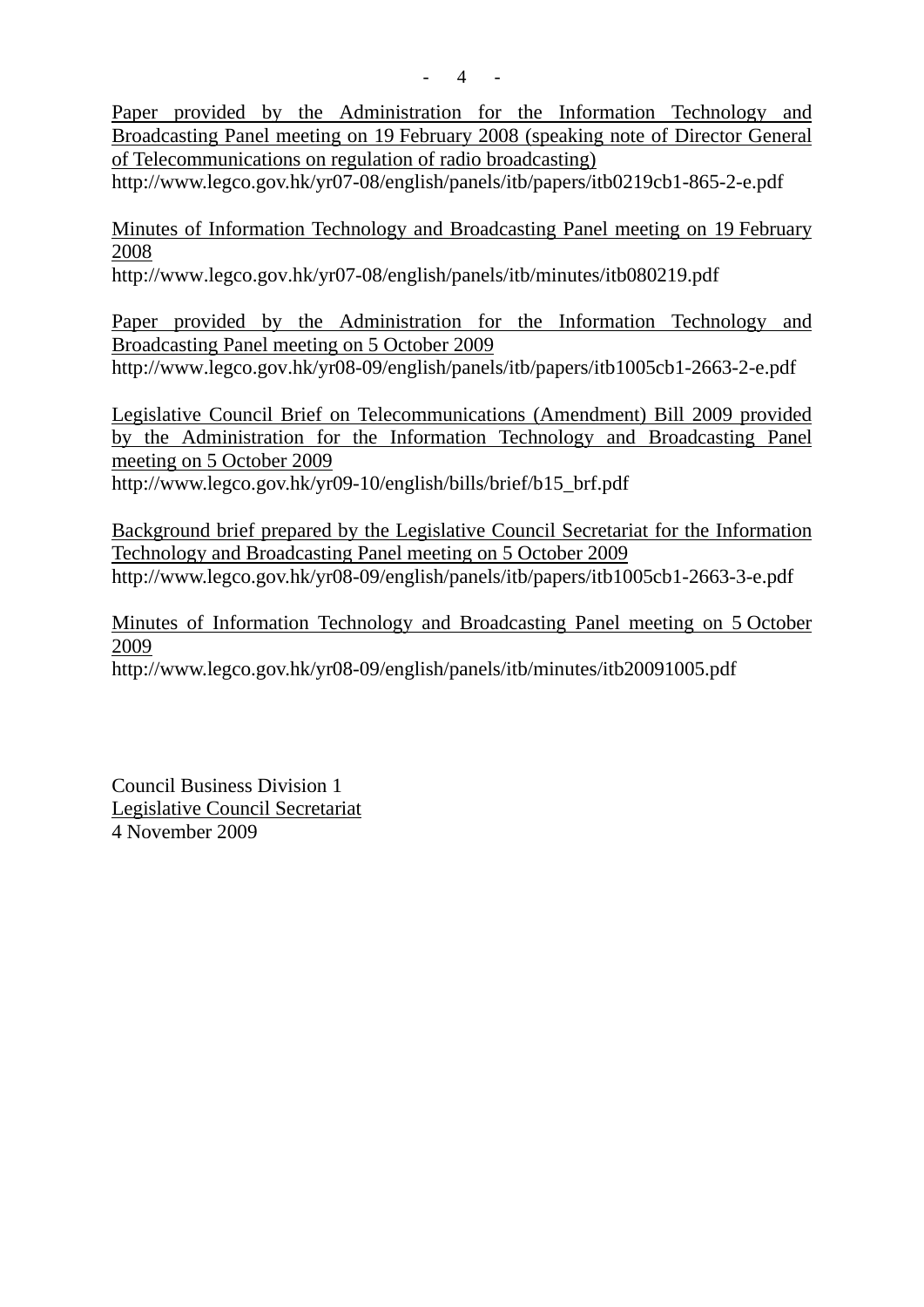### **Appendix**

# **Pre-requisite and Criteria for grant of licences for sound broadcasting services by the CE in Council**

## **(A) Pre-requisite**

Availability of suitable frequency spectrum through which the proposed sound broadcasting services may be broadcast.

# **(B) Criteria**

### (a) **Financial soundness and commitment to investment**

The applicant must demonstrate a commitment to invest sufficiently in the proposed project and must possess sufficient financial capability to invest to the level proposed. The proposals on performance bond will be evaluated on their effectiveness as a means to bind the applicant to his commitments and obligations.

### (b) **Managerial and technical expertise**

The applicant must possess relevant managerial and proven technical expertise to operate a satisfactory service in Hong Kong. The knowledge of the applicant or the consortium partners about the local environment and their experience in the operation of a broadcasting service will be relevant factors for consideration.

### (c) **The variety, quantity and quality of programmes**

The proposals will be evaluated on the appeal of the programming to audience, the quantity and quality of proposed programmes and the extent to which they will broaden audience's choice.

# (d) **Technical soundness and a satisfactory quality of broadcasting service**

The proposed service must be technically sound and is likely to give a satisfactory quality of service.